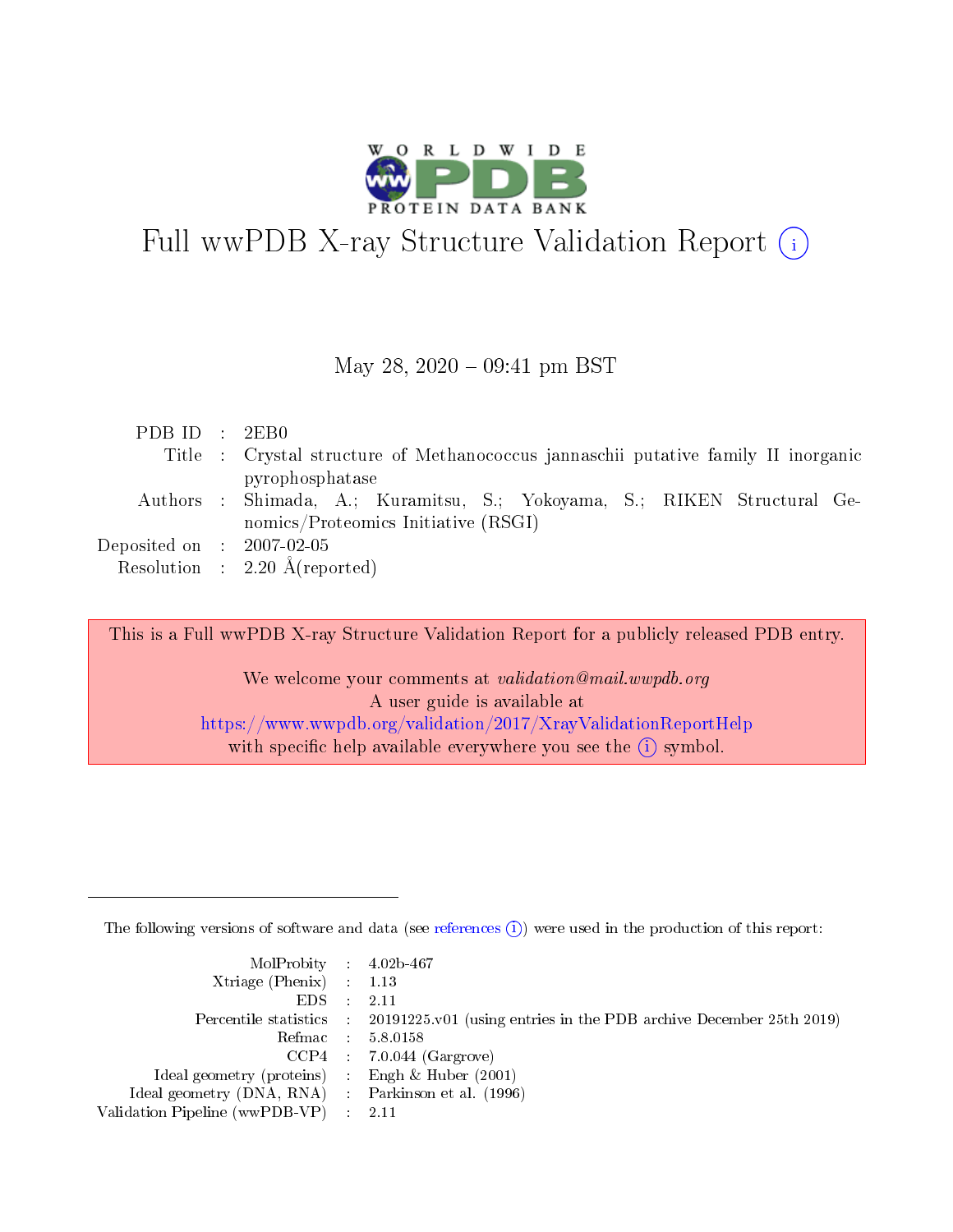# 1 [O](https://www.wwpdb.org/validation/2017/XrayValidationReportHelp#overall_quality)verall quality at a glance  $(i)$

The following experimental techniques were used to determine the structure: X-RAY DIFFRACTION

The reported resolution of this entry is 2.20 Å.

Percentile scores (ranging between 0-100) for global validation metrics of the entry are shown in the following graphic. The table shows the number of entries on which the scores are based.



| Metric                | Whole archive<br>$(\#\text{Entries})$ | Similar resolution<br>$(\#\text{Entries},\,\text{resolution}\,\,\text{range}(\textup{\AA}))$ |
|-----------------------|---------------------------------------|----------------------------------------------------------------------------------------------|
| $R_{free}$            | 130704                                | $4898(2.20-2.20)$                                                                            |
| Clashscore            | 141614                                | $5594(2.20-2.20)$                                                                            |
| Ramachandran outliers | 138981                                | $5503(2.20-2.20)$                                                                            |
| Sidechain outliers    | 138945                                | $5504(2.20-2.20)$                                                                            |
| RSRZ outliers         | 127900                                | $4800(2.20-2.20)$                                                                            |

The table below summarises the geometric issues observed across the polymeric chains and their fit to the electron density. The red, orange, yellow and green segments on the lower bar indicate the fraction of residues that contain outliers for  $>=3, 2, 1$  and 0 types of geometric quality criteria respectively. A grey segment represents the fraction of residues that are not modelled. The numeric value for each fraction is indicated below the corresponding segment, with a dot representing fractions  $\epsilon=5\%$  The upper red bar (where present) indicates the fraction of residues that have poor fit to the electron density. The numeric value is given above the bar.

| Mol | Chain | ' Length | Quality of chain |     |                       |
|-----|-------|----------|------------------|-----|-----------------------|
|     |       | 307      | 2%<br>60%        | 38% | −<br>$\bullet\bullet$ |
|     |       | 307      | 2%<br>71%        | 27% |                       |

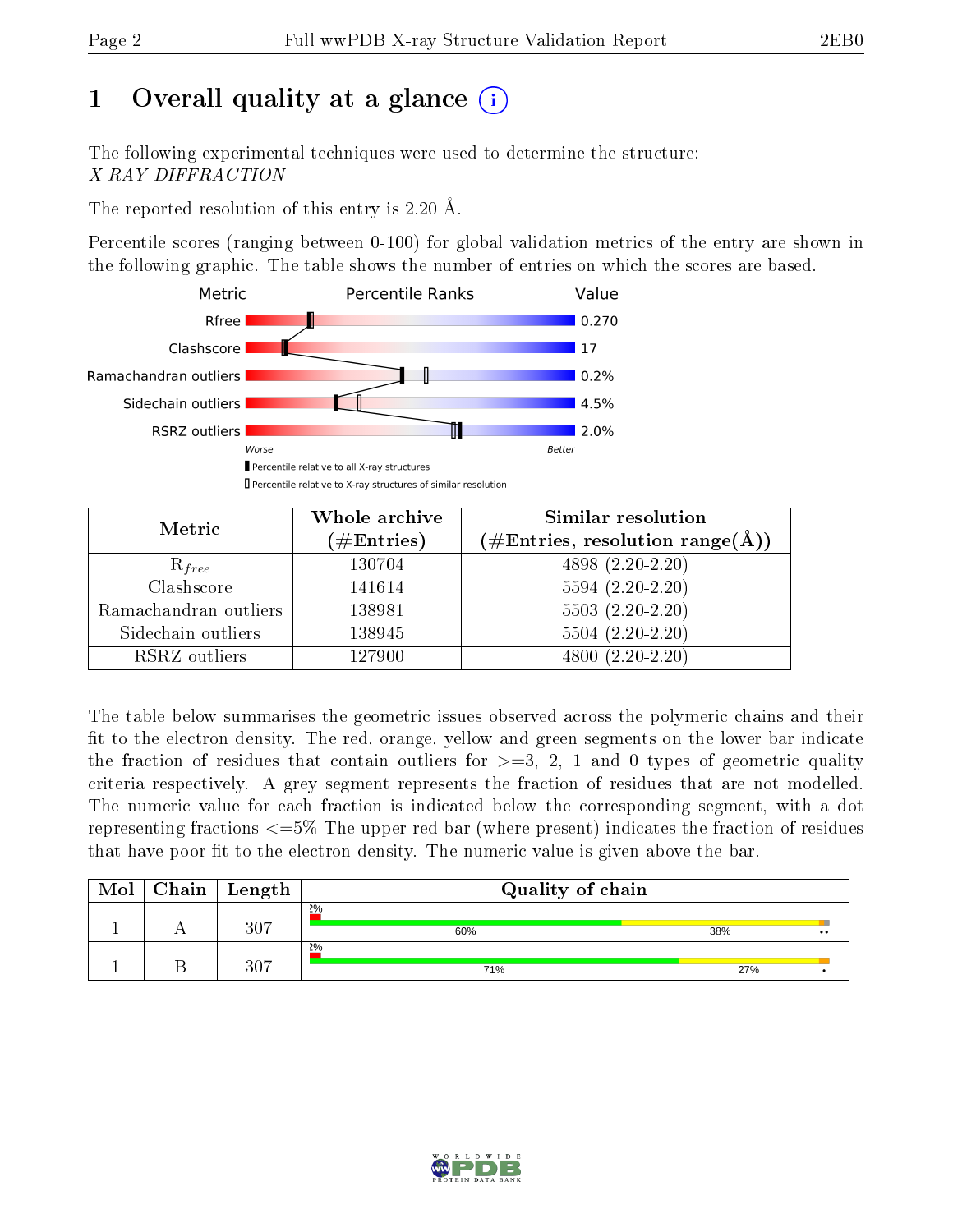# 2 Entry composition (i)

There are 3 unique types of molecules in this entry. The entry contains 5204 atoms, of which 0 are hydrogens and 0 are deuteriums.

In the tables below, the ZeroOcc column contains the number of atoms modelled with zero occupancy, the AltConf column contains the number of residues with at least one atom in alternate conformation and the Trace column contains the number of residues modelled with at most 2 atoms.

Molecule 1 is a protein called Manganese-dependent inorganic pyrophosphatase.

| Mol |  | $Chain   Residues$ | Atoms       |                |              |      | $\text{ZeroOcc} \mid \text{AltConf} \mid \text{Trace}$ |  |  |
|-----|--|--------------------|-------------|----------------|--------------|------|--------------------------------------------------------|--|--|
|     |  | 304                | Total C     |                | $\mathbb{N}$ |      |                                                        |  |  |
|     |  |                    | 2375        | 1530 374 462 9 |              |      |                                                        |  |  |
|     |  | 307                | Total C N O |                |              |      |                                                        |  |  |
|     |  |                    | 2399        | 1545 379       |              | -466 |                                                        |  |  |

• Molecule 2 is MANGANESE (II) ION (three-letter code: MN) (formula: Mn).

|  | Mol   Chain   Residues | Atoms    | ZeroOcc   AltConf |
|--|------------------------|----------|-------------------|
|  |                        | Total Mn |                   |
|  |                        | Total Mn |                   |

• Molecule 3 is water.

|  | $Mol$   Chain   Residues | Atoms                 | $ZeroOcc \mid AltConf \mid$ |
|--|--------------------------|-----------------------|-----------------------------|
|  | 188                      | Total<br>188 -<br>188 |                             |
|  | 238                      | Total<br>238<br>238   |                             |

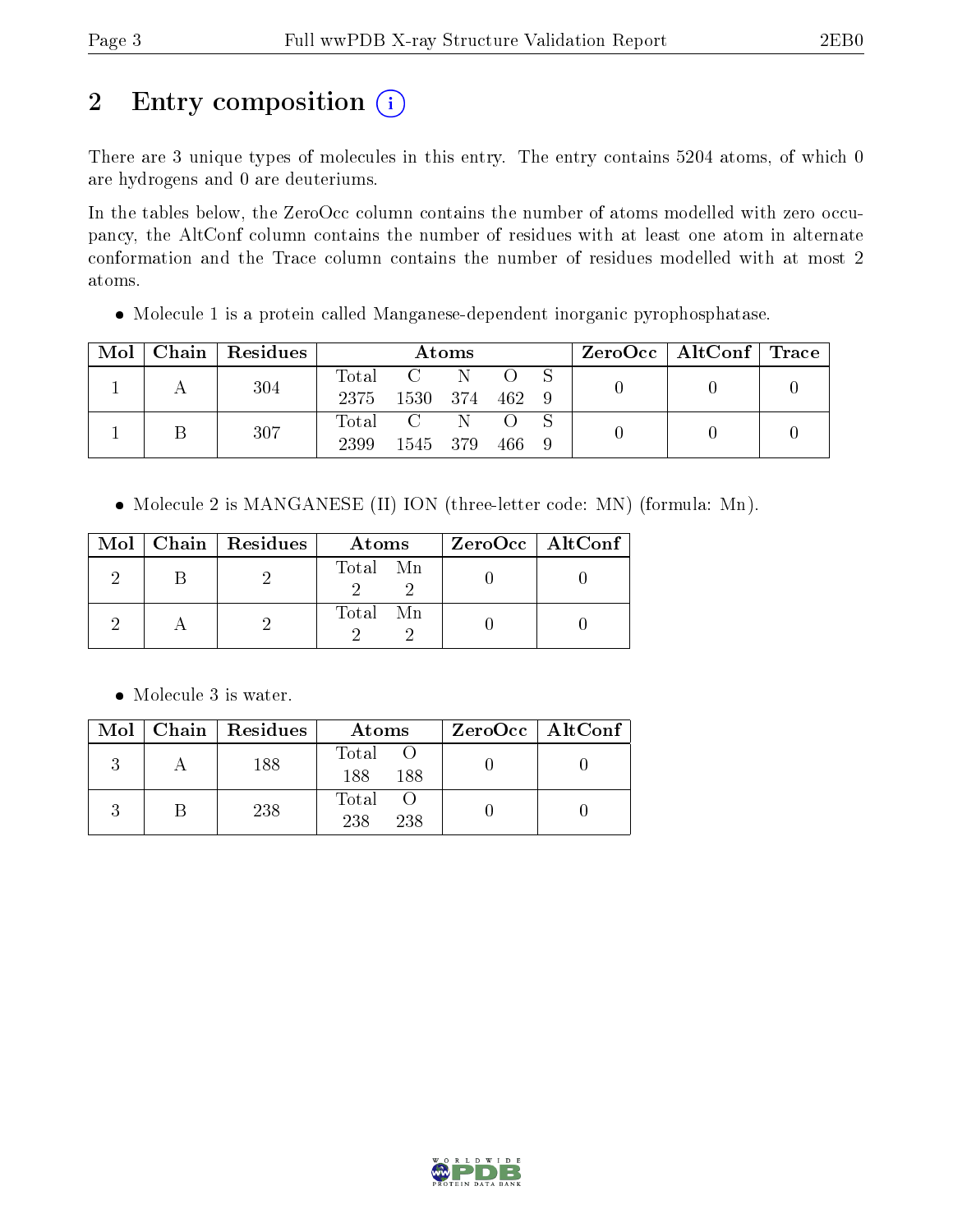# 3 Residue-property plots  $(i)$

These plots are drawn for all protein, RNA and DNA chains in the entry. The first graphic for a chain summarises the proportions of the various outlier classes displayed in the second graphic. The second graphic shows the sequence view annotated by issues in geometry and electron density. Residues are color-coded according to the number of geometric quality criteria for which they contain at least one outlier: green  $= 0$ , yellow  $= 1$ , orange  $= 2$  and red  $= 3$  or more. A red dot above a residue indicates a poor fit to the electron density (RSRZ  $> 2$ ). Stretches of 2 or more consecutive residues without any outlier are shown as a green connector. Residues present in the sample, but not in the model, are shown in grey.



• Molecule 1: Manganese-dependent inorganic pyrophosphatase



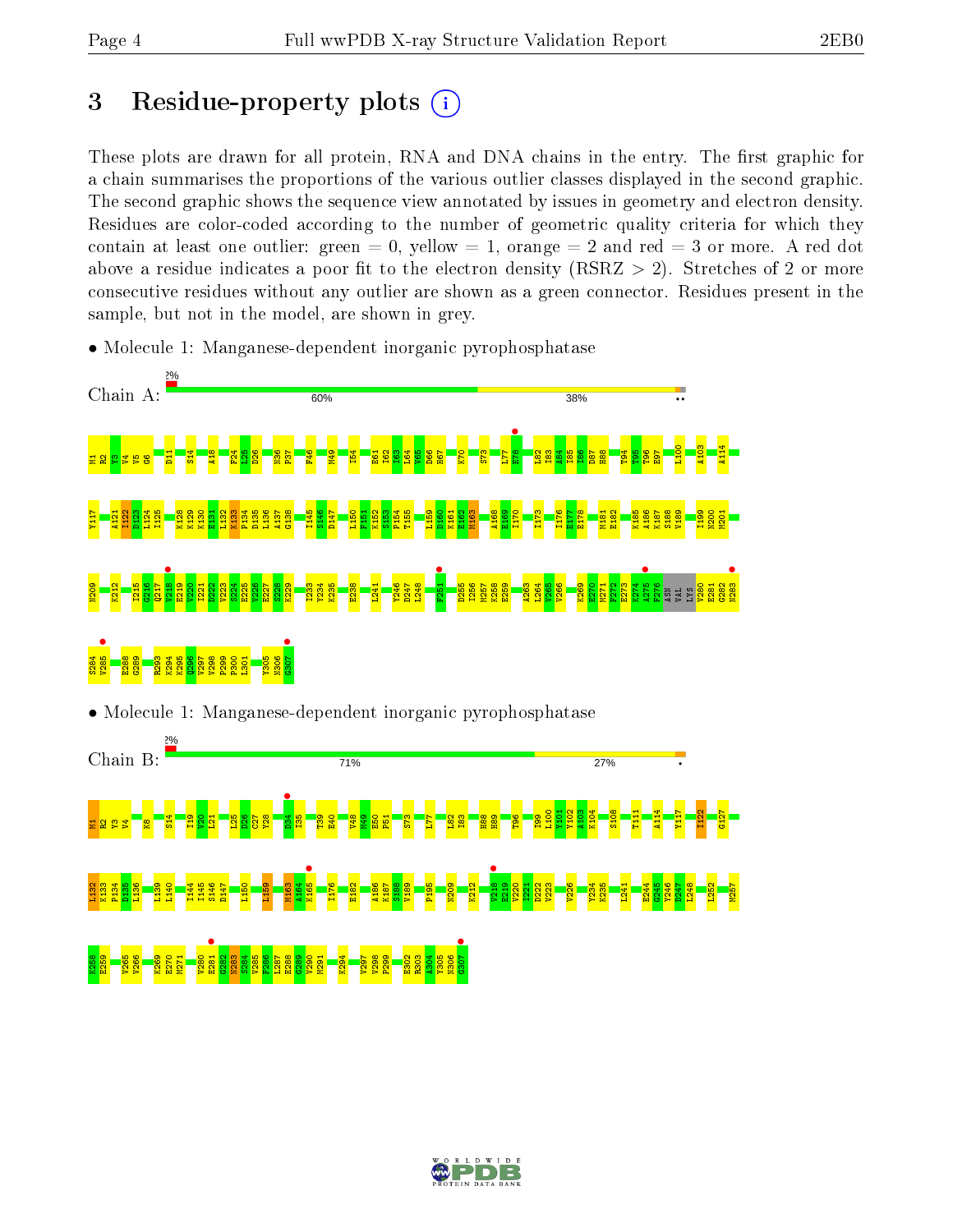# 4 Data and refinement statistics  $(i)$

| Property                                                         | Value                                              | Source                       |
|------------------------------------------------------------------|----------------------------------------------------|------------------------------|
| Space group                                                      | P 21 21 2                                          | Depositor                    |
| Cell constants                                                   | $72.84\text{\AA}$ 146.76Å 54.29Å                   | Depositor                    |
| a, b, c, $\alpha$ , $\beta$ , $\gamma$                           | $90.00^{\circ}$ $90.00^{\circ}$<br>$90.00^{\circ}$ |                              |
| Resolution $(A)$                                                 | $37.44 - 2.20$                                     | Depositor                    |
|                                                                  | 43.64<br>$-2.19$                                   | <b>EDS</b>                   |
| % Data completeness                                              | $95.5(37.44-2.20)$                                 | Depositor                    |
| (in resolution range)                                            | $95.1(43.64-2.19)$                                 | <b>EDS</b>                   |
| $R_{merge}$                                                      | 0.11                                               | Depositor                    |
| $\mathrm{R}_{sym}$                                               | (Not available)                                    | Depositor                    |
| $\langle I/\sigma(I) \rangle^{-1}$                               | $3.44$ (at 2.18Å)                                  | Xtriage                      |
| Refinement program                                               | <b>CNS 1.1</b>                                     | Depositor                    |
|                                                                  | $0.205$ , $0.271$                                  | Depositor                    |
| $R, R_{free}$                                                    | $0.205$ ,<br>0.270                                 | DCC                          |
| $R_{free}$ test set                                              | 3063 reflections $(10.04\%)$                       | wwPDB-VP                     |
| Wilson B-factor $(A^2)$                                          | 26.0                                               | Xtriage                      |
| Anisotropy                                                       | 0.562                                              | Xtriage                      |
| Bulk solvent $k_{sol}(\text{e}/\text{A}^3), B_{sol}(\text{A}^2)$ | 0.30, 56.4                                         | <b>EDS</b>                   |
| $L$ -test for twinning <sup>2</sup>                              | $< L >$ = 0.49, $< L^2 >$ = 0.32                   | Xtriage                      |
| Estimated twinning fraction                                      | No twinning to report.                             | $\overline{\text{X}}$ triage |
| $F_o, F_c$ correlation                                           | 0.94                                               | <b>EDS</b>                   |
| Total number of atoms                                            | 5204                                               | wwPDB-VP                     |
| Average B, all atoms $(A^2)$                                     | 34.0                                               | wwPDB-VP                     |

Xtriage's analysis on translational NCS is as follows: The largest off-origin peak in the Patterson function is  $6.48\%$  of the height of the origin peak. No significant pseudotranslation is detected.

<sup>&</sup>lt;sup>2</sup>Theoretical values of  $\langle |L| \rangle$ ,  $\langle L^2 \rangle$  for acentric reflections are 0.5, 0.333 respectively for untwinned datasets, and 0.375, 0.2 for perfectly twinned datasets.



<span id="page-4-1"></span><span id="page-4-0"></span><sup>1</sup> Intensities estimated from amplitudes.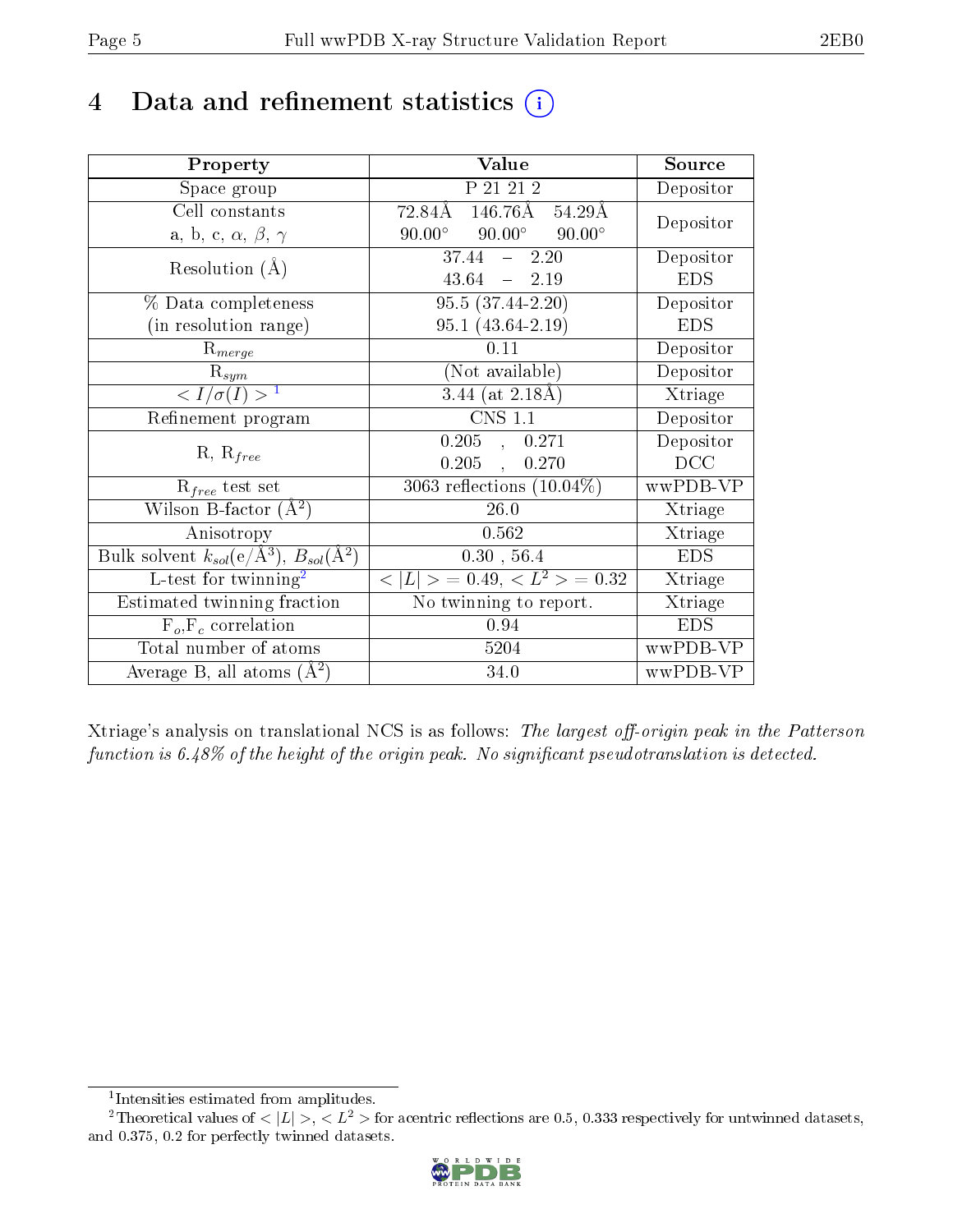# 5 Model quality  $(i)$

## 5.1 Standard geometry (i)

Bond lengths and bond angles in the following residue types are not validated in this section: MN

The Z score for a bond length (or angle) is the number of standard deviations the observed value is removed from the expected value. A bond length (or angle) with  $|Z| > 5$  is considered an outlier worth inspection. RMSZ is the root-mean-square of all Z scores of the bond lengths (or angles).

| Mol | Chain |             | <b>Bond lengths</b> | Bond angles |             |
|-----|-------|-------------|---------------------|-------------|-------------|
|     |       | <b>RMSZ</b> | $\# Z  > 5$         | RMSZ        | $\# Z  > 5$ |
|     |       | 0.33        | 0/2411              | 0.58        | 0/3242      |
|     | R     | 0.34        | 0/2436              | 0.60        | 0/3277      |
| AH  | Αll   | 0.34        | 4847                | 0.59        | 6519        |

There are no bond length outliers.

There are no bond angle outliers.

There are no chirality outliers.

There are no planarity outliers.

### $5.2$  Too-close contacts  $(i)$

In the following table, the Non-H and H(model) columns list the number of non-hydrogen atoms and hydrogen atoms in the chain respectively. The H(added) column lists the number of hydrogen atoms added and optimized by MolProbity. The Clashes column lists the number of clashes within the asymmetric unit, whereas Symm-Clashes lists symmetry related clashes.

| Mol |   |      | Chain   Non-H   $H (model)$   $H (added)$ |      |     | $Clashes$   Symm-Clashes |
|-----|---|------|-------------------------------------------|------|-----|--------------------------|
|     |   | 2375 |                                           | 2441 | 97  |                          |
|     | B | 2399 |                                           | 2470 | 7ſ  |                          |
| ച   |   |      |                                           |      |     |                          |
|     |   |      |                                           |      |     |                          |
| 9   |   | 188  |                                           |      | 20  |                          |
| ച   | B | 238  |                                           |      |     |                          |
|     |   | 5204 |                                           | 4911 | 165 |                          |

The all-atom clashscore is defined as the number of clashes found per 1000 atoms (including hydrogen atoms). The all-atom clashscore for this structure is 17.

All (165) close contacts within the same asymmetric unit are listed below, sorted by their clash

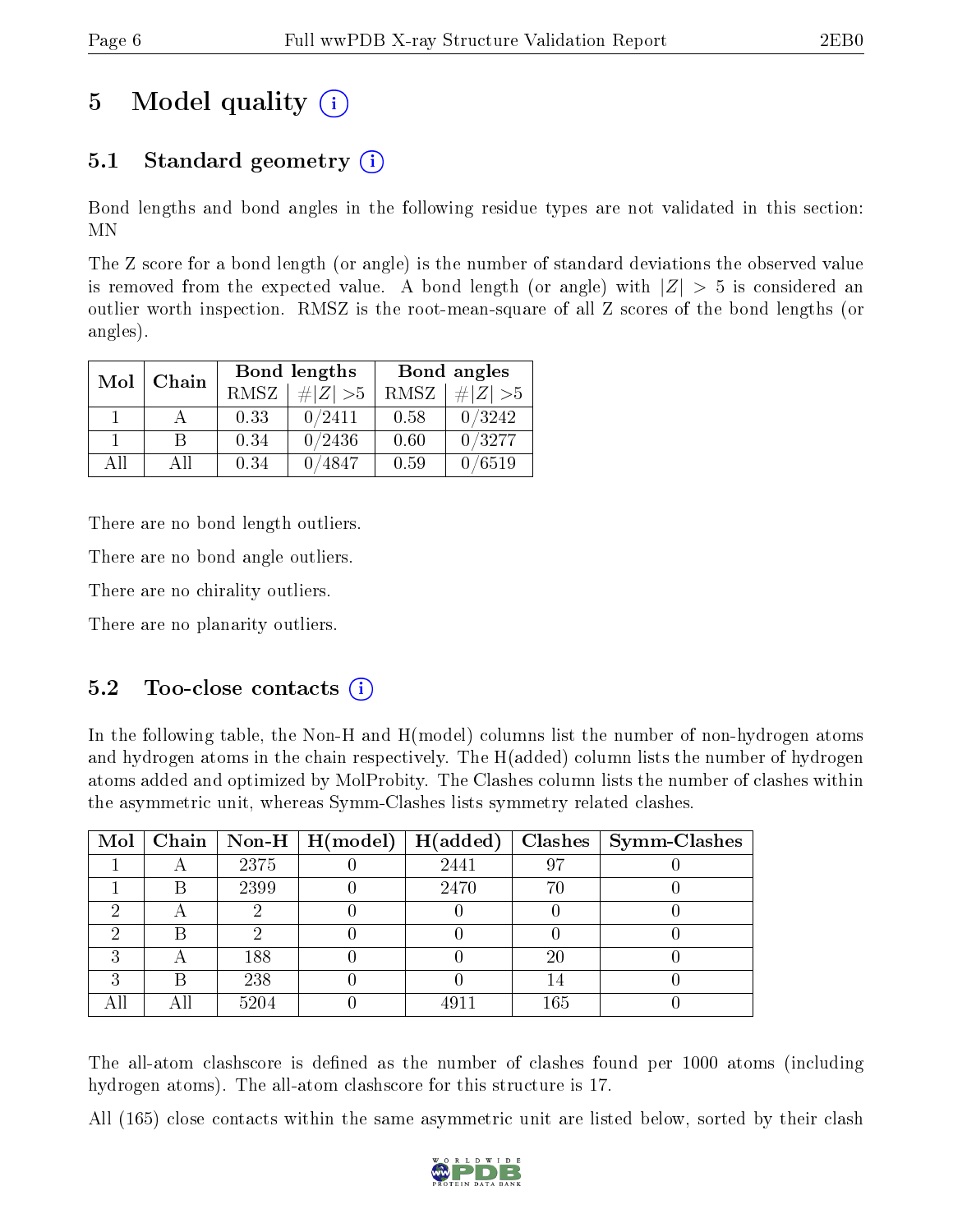magnitude.

| Atom-1                                                                                                             | Atom-2                     | Interatomic    | Clash             |
|--------------------------------------------------------------------------------------------------------------------|----------------------------|----------------|-------------------|
|                                                                                                                    |                            | distance $(A)$ | overlap $(A)$     |
| 1:A:122:ILE:H                                                                                                      | 1:A:122:ILE:HD13           | 1.34           | 0.93              |
| $1:\stackrel{\textstyle\mathbf{A}}{1}:\stackrel{\textstyle\mathbf{223}}{23}:\textstyle\mathbf{VAL}:\mathbf{HG12}}$ | 1:A:227:GLU:HG3            | 1.53           | 0.88              |
| 1:B:122:ILE:HG23                                                                                                   | 1:B:127:GLY:HA3            | 1.57           | 0.85              |
| 1:B:35:ILE:HG13                                                                                                    | 1:B:39:THR:HB              | 1.60           | 0.82              |
| 1:B:280:VAL:HG13                                                                                                   | 1:B:285:VAL:HG13           | 1.65           | 0.79              |
| 1: A: 155: THR: HG23                                                                                               | 3:A:524:HOH:O              | 1.83           | 0.77              |
| 1:A:241:LEU:HD22                                                                                                   | $1:$ A:266:VAL:HG12        | 1.66           | 0.77              |
| 1: A:209: ASN:HB2                                                                                                  | 1: A:306: ASN:HB3          | 1.69           | 0.74              |
| 1: A:117:TYR:HA                                                                                                    | 1: A: 122: ILE: HD12       | 1.71           | 0.72              |
| 1:B:117:TYR:CZ                                                                                                     | 1:B:132:LEU:HB2            | 2.24           | 0.72              |
| 1:A:187:LYS:HD3                                                                                                    | 1: A:219: GLU:HB2          | 1.71           | 0.71              |
| 1:A:217:GLN:HB2                                                                                                    | 3:A:594:HOH:O              | 1.91           | 0.70              |
| 1:B:283:ASN:HD22                                                                                                   | $1:B:\overline{283:ASN:H}$ | 1.40           | 0.70              |
| 1:B:1:MET:HB3                                                                                                      | 3:B:545:HOH:O              | 1.91           | 0.69              |
| 1: A:234:TYR:O                                                                                                     | 1: A:238: GLU:HG3          | 1.94           | 0.67              |
| 1: A:154: PRO:HG2                                                                                                  | 3:A:524:HOH:O              | 1.95           | 0.67              |
| 1: A: 235: LYS: HB2                                                                                                | 1: A:235: LYS: NZ          | 2.09           | 0.67              |
| 1:B:21:LEU:HG                                                                                                      | 1:B:25:LEU:HD22            | 1.77           | 0.66              |
| 1:B:136:LEU:HD12                                                                                                   | 3:B:715:HOH:O              | 1.96           | 0.65              |
| 1: A:264:LEU:HA                                                                                                    | 1: A:284:SER:HB3           | 1.77           | 0.65              |
| 1: A:61: GLU:HB3                                                                                                   | 1: A:83: ILE: HD11         | 1.79           | 0.64              |
| 1:B:35:ILE:HD11                                                                                                    | 1:B:40:GLU:N               | 2.13           | 0.64              |
| 1:B:270:GLU:H                                                                                                      | 1: B: 270: GLU: CD         | 2.01           | 0.63              |
| 1: A:186: ALA:O                                                                                                    | 1:A:189:VAL:HG22           | 1.99           | 0.63              |
| 1:A:122:ILE:CD1                                                                                                    | 1:A:122:ILE:H              | 2.05           | 0.62              |
| 1:B:283:ASN:ND2                                                                                                    | 1:B:283:ASN:H              | 1.98           | 0.62              |
| 1:B:2:ARG:NH1                                                                                                      | 1:B:83:ILE:HG13            | 2.13           | 0.62              |
| 1:A:255:ASP:HB3                                                                                                    | 3:A:579:HOH:O              | 1.99           | 0.62              |
| 1: B: 8: LYS: HE3                                                                                                  | 1:B:73:SER:O               | 2.00           | 0.62              |
| $1: B:88: HIS: \overline{CE1}$                                                                                     | 1:B:108:SER:HA             | 2.36           | 0.61              |
| 1:B:35:ILE:CG1                                                                                                     | 1:B:39:THR:HB              | 2.30           | 0.61              |
| 1:B:186:ALA:O                                                                                                      | 1:B:189:VAL:HG22           | 2.00           | $\overline{0.61}$ |
| 1:B:163:MET:HE2                                                                                                    | 1:B:163:MET:HA             | 1.83           | 0.60              |
| 1: A:94:THR:HG21                                                                                                   | 3:B:637:HOH:O              | 2.01           | 0.60              |
| 1:A:11:ASP:HB3                                                                                                     | $3:A:685:H\overline{OH:O}$ | 2.01           | 0.60              |
| 1:B:241:LEU:HD22                                                                                                   | 1:B:266:VAL:HG12           | 1.82           | 0.60              |
| 1:A:121:ALA:HB1                                                                                                    | 1:A:124:LEU:HD12           | 1.84           | 0.59              |
| 1:A:225:GLU:HB3                                                                                                    | 3:A:600:HOH:O              | 2.02           | 0.59              |
| 1:A:281:GLU:HB3                                                                                                    | 3:A:515:HOH:O              | 2.02           | 0.59              |
| 1:B:114:ALA:HB3                                                                                                    | 1: B: 163:MET:HG2          | 1.85           | 0.57              |
| 1:B:209:ASN:HB2                                                                                                    | 1:B:306:ASN:HB3            | 1.86           | 0.57              |

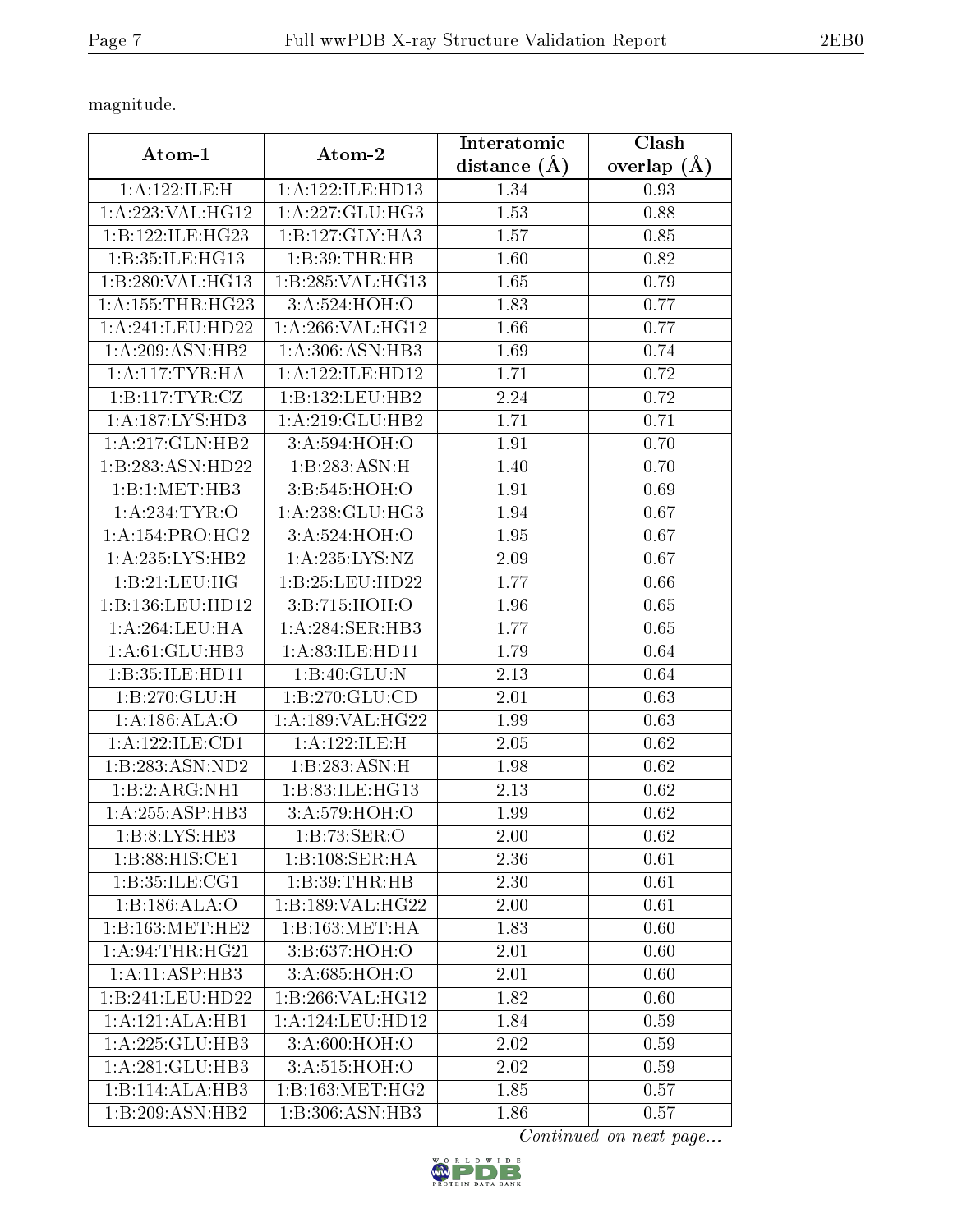| Comunaca jiom previous page |                     | Interatomic    | Clash         |
|-----------------------------|---------------------|----------------|---------------|
| Atom-1                      | Atom-2              | distance $(A)$ | overlap $(A)$ |
| 1:B:285:VAL:HG12            | 3:B:601:HOH:O       | 2.04           | 0.57          |
| 1:A:280:VAL:HA              | 1:A:285:VAL:CG1     | 2.35           | 0.57          |
| 1:B:163:MET:CE              | 1:B:163:MET:HA      | 2.35           | 0.57          |
| 1: A:134: PRO:HB3           | 1: A:170: ILE:O     | 2.03           | 0.56          |
| 1: A:163:MET:CE             | 1: A: 163: MET: HA  | 2.35           | 0.56          |
| 1: A:258: LYS: HB2          | 3:A:579:HOH:O       | 2.05           | 0.56          |
| 1:B:102:TYR:OH              | 1:B:104:LYS:HD2     | 2.05           | $0.56\,$      |
| 1: A: 128: LYS: O           | 1: A: 129: LYS: HB2 | 2.05           | 0.56          |
| 1:A:247:ASP:HB2             | 3:A:660:HOH:O       | 2.04           | 0.55          |
| 3:A:601:HOH:O               | 1:B:303:ARG:HD3     | 2.05           | 0.55          |
| 1:A:133:LYS:HG3             | 1:A:134:PRO:HD2     | 1.87           | 0.55          |
| 1:A:223:VAL:HG12            | 1: A: 227: GLU: CG  | 2.31           | $0.55\,$      |
| 1:A:114:ALA:HB3             | 1: A: 163:MET:HG2   | 1.88           | $0.55\,$      |
| 1:A:4:VAL:CG1               | 1:A:18:ALA:HA       | 2.37           | 0.55          |
| 1: A:181: MET:O             | 1: A: 185: LYS: HG3 | 2.07           | 0.54          |
| 1:B:257:MET:HB2             | 3: B:621: HOH:O     | 2.07           | 0.54          |
| 1:B:165:LYS:HD2             | 3:B:657:HOH:O       | 2.06           | 0.54          |
| 1:B:226:VAL:HG23            | 3:B:519:HOH:O       | 2.07           | 0.54          |
| 1:A:26:ASP:OD1              | 1:A:128:LYS:HG3     | 2.07           | 0.54          |
| 1:A:280:VAL:HA              | 1: A:285: VAL:HGI1  | 1.89           | 0.54          |
| 1:A:122:ILE:N               | 1:A:122:ILE:HD13    | 2.15           | 0.54          |
| 1: A:212:LYS:HE2            | 1: A:246:TYR:CZ     | 2.43           | 0.54          |
| 1: A:288: GLU:HA            | 3:A:616:HOH:O       | 2.08           | 0.54          |
| 1: A:178: GLU:O             | 1: A: 182: GLU: HG2 | 2.08           | 0.53          |
| 1:A:24:PHE:CE1              | 1:A:132:LEU:HD23    | 2.44           | 0.53          |
| 1: A:294: LYS: HG3          | 1:A:295:LYS:N       | 2.24           | 0.53          |
| 1: A: 122: ILE: HG12        | 3:A:663:HOH:O       | 2.09           | 0.53          |
| 1:A:46:PHE:CE2              | 1:A:138:GLY:HA3     | 2.44           | 0.52          |
| 1:B:257:MET:HE1             | 3:B:583:HOH:O       | 2.10           | 0.52          |
| 1:B:133:LYS:HB3             | 1:B:134:PRO:HD2     | 1.91           | 0.52          |
| 1:B:209:ASN:ND2             | 1:B:306:ASN:HA      | 2.25           | 0.52          |
| 1: A: 136: LEU: HD12        | 3:A:535:HOH:O       | 2.09           | 0.52          |
| 1:B:2:ARG:O                 | 1:B:27:CYS:HB2      | 2.10           | 0.52          |
| 1:B:283:ASN:N               | 1:B:283:ASN:ND2     | 2.57           | 0.52          |
| 1:B:283:ASN:N               | 1:B:283:ASN:HD22    | 2.01           | 0.51          |
| 1:B:212:LYS:HE2             | 1:B:244:GLU:O       | 2.10           | 0.51          |
| 1:B:235:LYS:HG3             | 3:B:720:HOH:O       | 2.10           | 0.51          |
| 1:A:4:VAL:HG12              | 1:A:18:ALA:HA       | 1.93           | 0.51          |
| 1: A: 129: LYS: HG2         | 3:A:663:HOH:O       | 2.11           | 0.51          |
| 1:A:263:ALA:O               | 1:A:284:SER:HB2     | 2.11           | 0.50          |
| 1:B:146:SER:HA              | 1:B:187:LYS:HZ1     | 1.75           | 0.50          |

Continued from previous page.

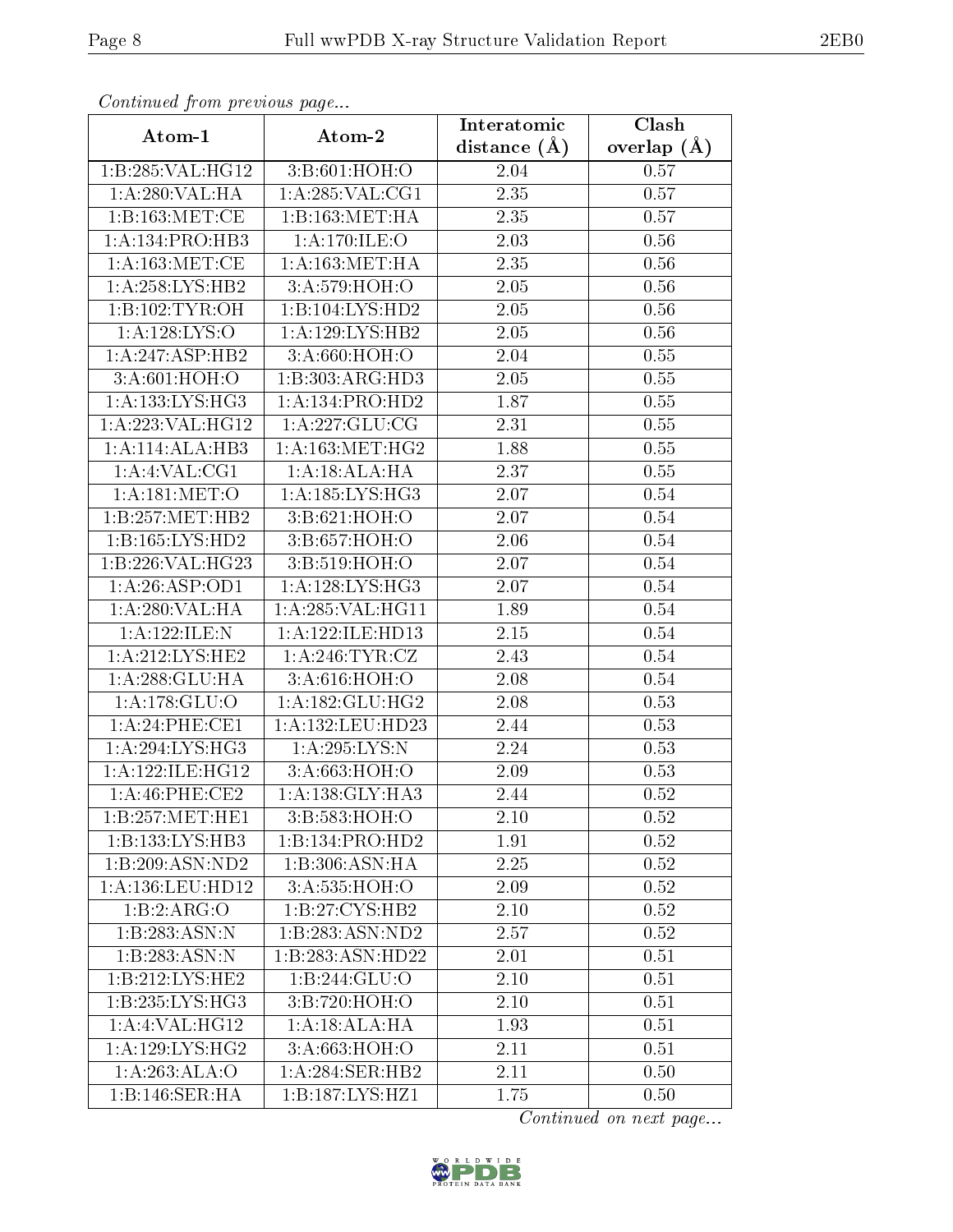| Continuea from pretious page |                            | Interatomic       | Clash           |
|------------------------------|----------------------------|-------------------|-----------------|
| Atom-1                       | Atom-2                     | distance $(A)$    | overlap $(\AA)$ |
| 1:A:2:ARG:CZ                 | 1: A:83: ILE: HD13         | 2.41              | 0.50            |
| 1: A:269: LYS:O              | 1: A:273: GLU:HG3          | 2.11              | 0.50            |
| 1:B:111:THR:CG2              | 1:B:159:LEU:HD22           | 2.41              | 0.50            |
| 1: A:61: GLU:C               | 1:A:62:ILE:HD12            | 2.31              | 0.50            |
| 1:B:241:LEU:HD12             | 1:B:246:TYR:HB2            | 1.94              | 0.50            |
| 1: A:49:MET:HG2              | 3:A:532:HOH:O              | 2.11              | 0.50            |
| 1:A:199:ILE:HG13             | 1:A:200:ASN:N              | 2.26              | 0.49            |
| 1: A: 132: LEU: HD12         | 1:A:137:ALA:HB2            | 1.94              | 0.49            |
| 1:A:229:LYS:O                | 1:A:233:ILE:HG13           | $\overline{2.12}$ | 0.49            |
| 1:B:2:ARG:HH12               | 1:B:83:ILE:HG13            | 1.77              | 0.49            |
| 1: A:271:MET:HG2             | 1:A:305:TYR:CE1            | 2.47              | 0.49            |
| 1: A:61: GLU:HB3             | 1: A:83: ILE: CD1          | 2.43              | 0.49            |
| 1:A:235:LYS:HZ2              | 1: A: 235: LYS: HB2        | 1.78              | 0.48            |
| 1: A: 132: LEU: CD1          | 1:A:137:ALA:HB2            | 2.43              | 0.48            |
| 1:B:234:TYR:CE1              | 1:B:266:VAL:HG22           | 2.48              | 0.48            |
| 1:A:135:ASP:OD2              | 1:A:136:LEU:N              | 2.44              | 0.48            |
| 1:A:26:ASP:OD2               | 1: A: 130: LYS: NZ         | 2.46              | 0.48            |
| 1: A:248:LEU:HD12            | 1:A:266:VAL:O              | 2.13              | 0.48            |
| 1:B:259:GLU:HG2              | 1:B:291:MET:SD             | 2.54              | 0.48            |
| 1: A:87:ASP:O                | 1:A:103:ALA:HA             | 2.14              | 0.47            |
| 1:B:222:ASP:HA               | 3:B:713:HOH:O              | 2.14              | 0.47            |
| 1: A:100:LEU:HD21            | 1:A:125:ILE:HB             | 1.96              | 0.47            |
| 1:B:287:LEU:HB3              | 1:B:290:VAL:HG21           | 1.96              | 0.47            |
| 1:A:173:ILE:HD12             | 1:A:173:ILE:N              | 2.30              | 0.47            |
| 1:A:241:LEU:HD12             | 1: A:246:TYR:HB2           | 1.96              | 0.47            |
| 1:A:294:LYS:HD3              | 3:A:647:HOH:O              | 2.13              | 0.47            |
| 1:B:19:ILE:HD11              | 1:B:51:PRO:HG3             | 1.97              | 0.46            |
| 1: A:145: ILE: HDI1          | 1: A:176: ILE:HG23         | 1.97              | 0.46            |
| 1: A:62: ILE: HD12           | 1: A:62: ILE:N             | 2.30              | 0.46            |
| 1:B:89:HIS:CD2               | 1:B:294:LYS:HE3            | 2.51              | 0.46            |
| 1: A:96:THR:HG22             | 1:B:302:GLU:HG2            | 1.98              | 0.46            |
| 1: A:235: LYS:HZ3            | 1: A: 235: LYS: HB2        | 1.82              | 0.45            |
| 1:B:4:VAL:H G23              | 1: B: 27: CYS: SG          | 2.57              | 0.45            |
| 1:B:271:MET:HG2              | 1: B:305: TYR: CE1         | 2.52              | 0.45            |
| 1:B:220:VAL:HG21             | 1:B:223:VAL:HA             | 2.00              | 0.44            |
| 1:B:248:LEU:HD12             | 1: B:266: VAL:O            | 2.16              | 0.44            |
| 1:B:35:ILE:HD11              | 1:B:39:THR:C               | 2.38              | 0.44            |
| 1:B:288:GLU:HB2              | 3:B:615:HOH:O              | 2.18              | 0.44            |
| 1: A: 152: LYS: HD3          | 3:A:538:HOH:O              | 2.18              | 0.44            |
| 1:A:293:ARG:NH1              | 3:A:594:HOH:O              | 2.49              | 0.44            |
| 1:B:50:GLU:HA                | 1:B:51:PRO:H <sub>D3</sub> | 1.89              | 0.44            |

Continued from previous page.

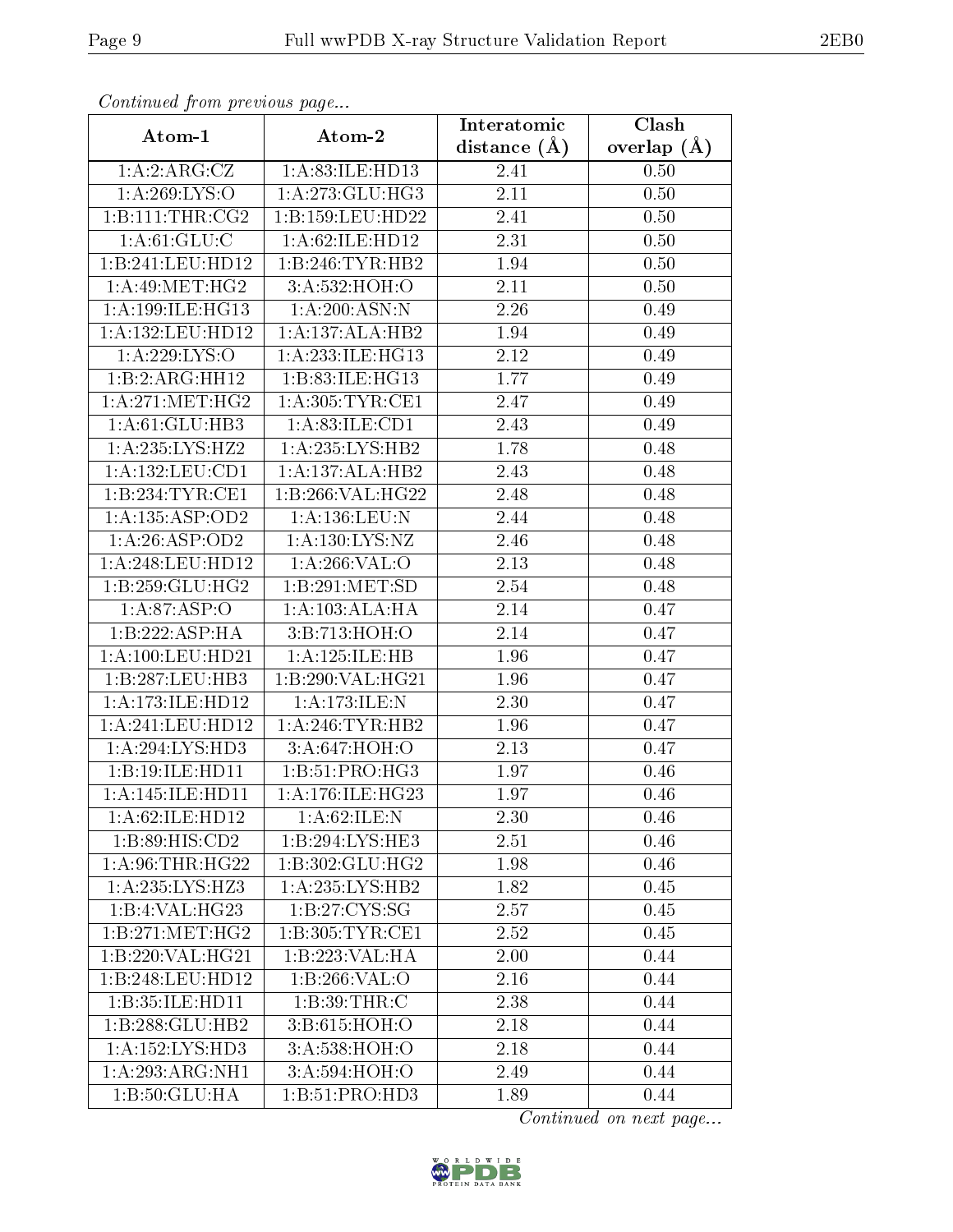| Continuati pont previous page |                              | Interatomic    | Clash         |  |
|-------------------------------|------------------------------|----------------|---------------|--|
| Atom-1                        | Atom-2                       | distance $(A)$ | overlap $(A)$ |  |
| 1:A:188:SER:OG                | 1:A:221:ILE:HG13             | 2.17           | 0.43          |  |
| 1:B:252:LEU:HD11              | 1:B:297:VAL:HG21             | 2.00           | 0.43          |  |
| 1:A:121:ALA:HB1               | 1: A:124:LEU:CD1             | 2.47           | 0.43          |  |
| 1:B:298:VAL:HB                | 1:B:299:PRO:HD3              | 2.01           | 0.43          |  |
| 1: A:299: PRO:HB2             | 1: A:300: PRO:CD             | $2.48\,$       | 0.43          |  |
| 1: A:67: HIS: NE2             | 1:A:73:SER:HB2               | 2.34           | 0.43          |  |
| 1:A:256:ILE:HG22              | 1: A:257: MET:CE             | 2.49           | 0.43          |  |
| 1:B:99:ILE:CG2                | 1:B:100:LEU:N                | 2.82           | 0.43          |  |
| 1:B:145:ILE:HD11              | 1:B:176:ILE:HG23             | 2.01           | 0.42          |  |
| 1: B:269: LYS: HE3            | 3:B:679:HOH:O                | 2.18           | 0.42          |  |
| 1:A:24:PHE:HE1                | 1:A:132:LEU:HD23             | 1.82           | 0.42          |  |
| 1: A:54: ILE: HB              | 3:A:655:HOH:O                | 2.18           | 0.42          |  |
| 1:B:140:LEU:O                 | 1:B:144:ILE:HG13             | 2.19           | 0.42          |  |
| 1:B:281:GLU:HB3               | 3:B:601:HOH:O                | 2.20           | 0.42          |  |
| 1:B:96:THR:HG22               | 3:B:718:HOH:O                | 2.18           | 0.42          |  |
| 1:A:6:GLY:HA3                 | 1:A:14:SER:HB3               | 2.01           | 0.42          |  |
| 1: A:64:LEU:O                 | 1: A:85: ILE: HA             | 2.19           | 0.42          |  |
| 1:A:298:VAL:HB                | 1: A:299: PRO:HD3            | 2.02           | 0.42          |  |
| 1:B:48:VAL:HG11               | 1:B:139:LEU:HD11             | 2.01           | 0.42          |  |
| 1:B:3:TYR:CD1                 | 1:B:28:TYR:HB2               | 2.55           | 0.42          |  |
| 1:A:70:LYS:HE2                | 1: A:77:LEU:HB3              | 2.01           | 0.41          |  |
| 1:B:111:THR:HG23              | 1:B:159:LEU:HD22             | $2.02\,$       | 0.41          |  |
| 1: B: 163: MET:CE             | 1: B: 163: MET: CA           | 2.98           | 0.41          |  |
| 1: A:117:TYR:HA               | 1: A:122: ILE: CD1           | 2.47           | 0.41          |  |
| 1: A:294: LYS:O               | 1:A:299:PRO:HD3              | 2.21           | 0.41          |  |
| 1: A:96:THR:HG22              | 1:B:302:GLU:CG               | 2.51           | 0.41          |  |
| 1: A:215: ILE: HG22           | 1:A:293:ARG:HD3              | 2.01           | 0.41          |  |
| 1: A:66:ASP:O                 | $1:A:67:HIS:\overline{HB3}$  | 2.20           | 0.41          |  |
| 1:A:36:ASN:HB2                | 1: A:37: PRO:CD              | 2.51           | 0.41          |  |
| 1:A:168:ALA:HB2               | 1:A:176:ILE:HD11             | 2.03           | 0.41          |  |
| 1:A:24:PHE:O                  | 1: A: 128: LYS: HG2          | 2.20           | 0.41          |  |
| 1: A:36: ASN: HB2             | 1:A:37:PRO:HD2               | 2.03           | 0.41          |  |
| 1:B:133:LYS:HD3               | 1:B:133:LYS:HA               | 1.88           | 0.41          |  |
| 1:A:297:VAL:O                 | 1: A:301:LEU:HB2             | 2.20           | 0.40          |  |
| 1: A:88: HIS:O                | 1: A:294: LYS: NZ            | 2.54           | 0.40          |  |
| 1:B:265:VAL:HG12              | 1:B:269:LYS:HG2              | 2.02           | 0.40          |  |
| 1: A:161:LYS:HB2              | 1:A:161:LYS:NZ               | 2.36           | 0.40          |  |
| 1: A:201:MET:HB3              | 3:A:564:HOH:O                | 2.21           | 0.40          |  |
| 1: A:259: GLU:O               | 1: A:289: GLY:HA2            | 2.20           | 0.40          |  |
| 1:B:122:ILE:HD12              | $1:B:127:GLY:H\overline{A3}$ | 2.03           | 0.40          |  |
| 1:B:146:SER:CA                | 1:B:187:LYS:HZ1              | 2.34           | 0.40          |  |

Continued from previous page.

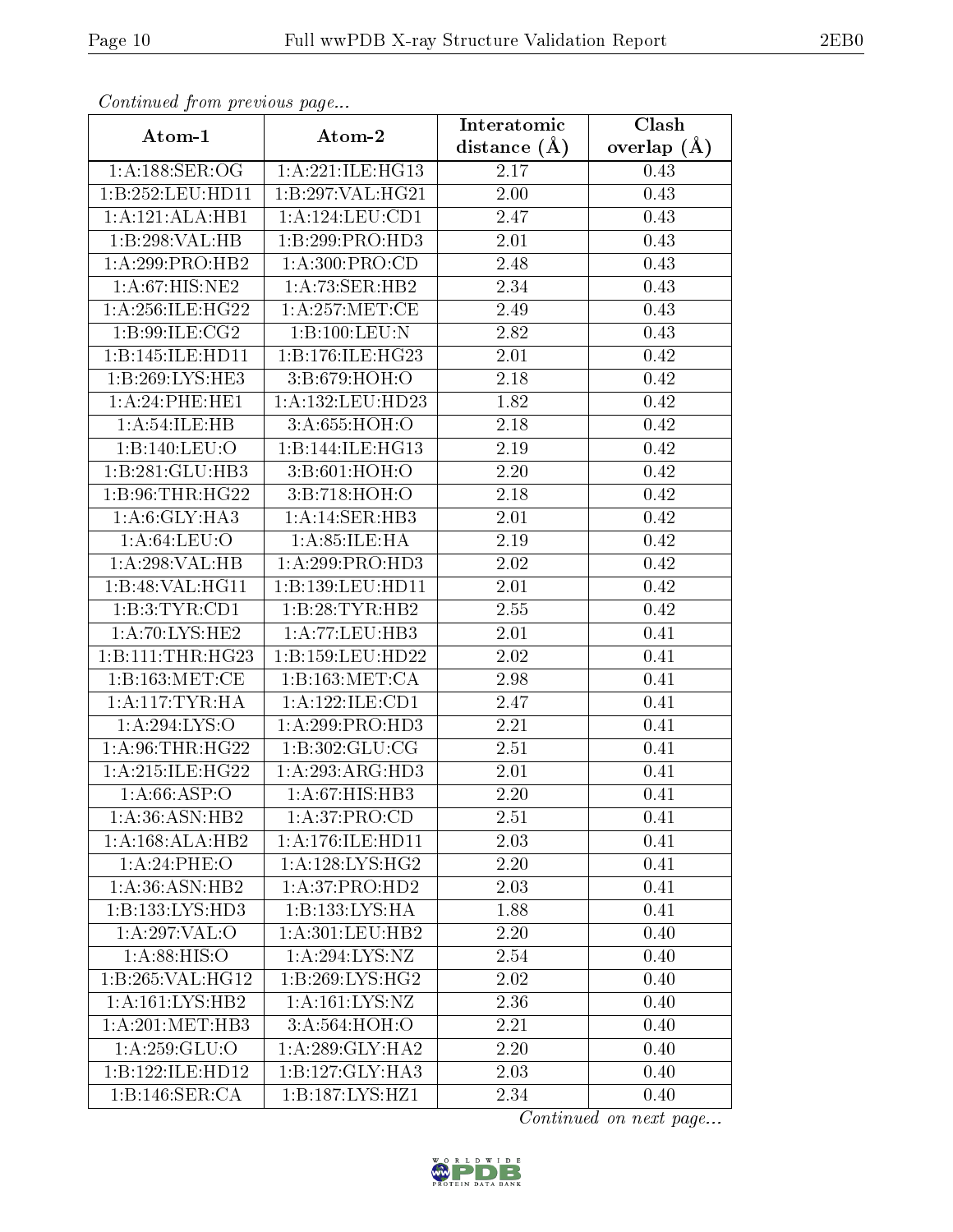| Atom-1            | Atom-2           |          | Clash<br>overlap $(A)$ |  |
|-------------------|------------------|----------|------------------------|--|
| 1: A:4: VAL: HG11 | 1: A:18: ALA:H A | $2.03\,$ | J.40                   |  |

Continued from previous page...

There are no symmetry-related clashes.

### 5.3 Torsion angles  $(i)$

#### 5.3.1 Protein backbone  $(i)$

In the following table, the Percentiles column shows the percent Ramachandran outliers of the chain as a percentile score with respect to all X-ray entries followed by that with respect to entries of similar resolution.

The Analysed column shows the number of residues for which the backbone conformation was analysed, and the total number of residues.

| $\text{Mol}$ | Chain | Analysed                                 |                       |           |          | Favoured   Allowed   Outliers   Percentiles |
|--------------|-------|------------------------------------------|-----------------------|-----------|----------|---------------------------------------------|
|              |       | 300/307(98%)                             | 288 (96\%)   11 (4\%) |           | $1(0\%)$ | 46<br>41                                    |
|              | Β     | $305/307 (99\%)$   293 (96\%)   12 (4\%) |                       |           |          | 100 100                                     |
| All          | All   | $605/614$ (98\%)   581 (96\%)            |                       | 23 $(4%)$ | $1(0\%)$ | 55<br>$\sqrt{47}$                           |

All (1) Ramachandran outliers are listed below:

| Chain | $\perp$ Res | vpe |
|-------|-------------|-----|
|       |             |     |

#### $5.3.2$  Protein sidechains  $(i)$

In the following table, the Percentiles column shows the percent sidechain outliers of the chain as a percentile score with respect to all X-ray entries followed by that with respect to entries of similar resolution.

The Analysed column shows the number of residues for which the sidechain conformation was analysed, and the total number of residues.

| Mol | Chain        | Rotameric   Outliers<br>Analysed |             |           | Percentiles |  |  |
|-----|--------------|----------------------------------|-------------|-----------|-------------|--|--|
|     | $\mathbf{A}$ | $263/266$ (99\%)                 | $252(96\%)$ | 11 $(4%)$ | 38<br>30    |  |  |
|     |              | $266/266$ (100\%)                | 253(95%)    | $13(5\%)$ | 25<br>31    |  |  |
| All | All          | $529/532(99\%)$                  | $505(96\%)$ | 24 $(4%)$ | 34<br>27    |  |  |

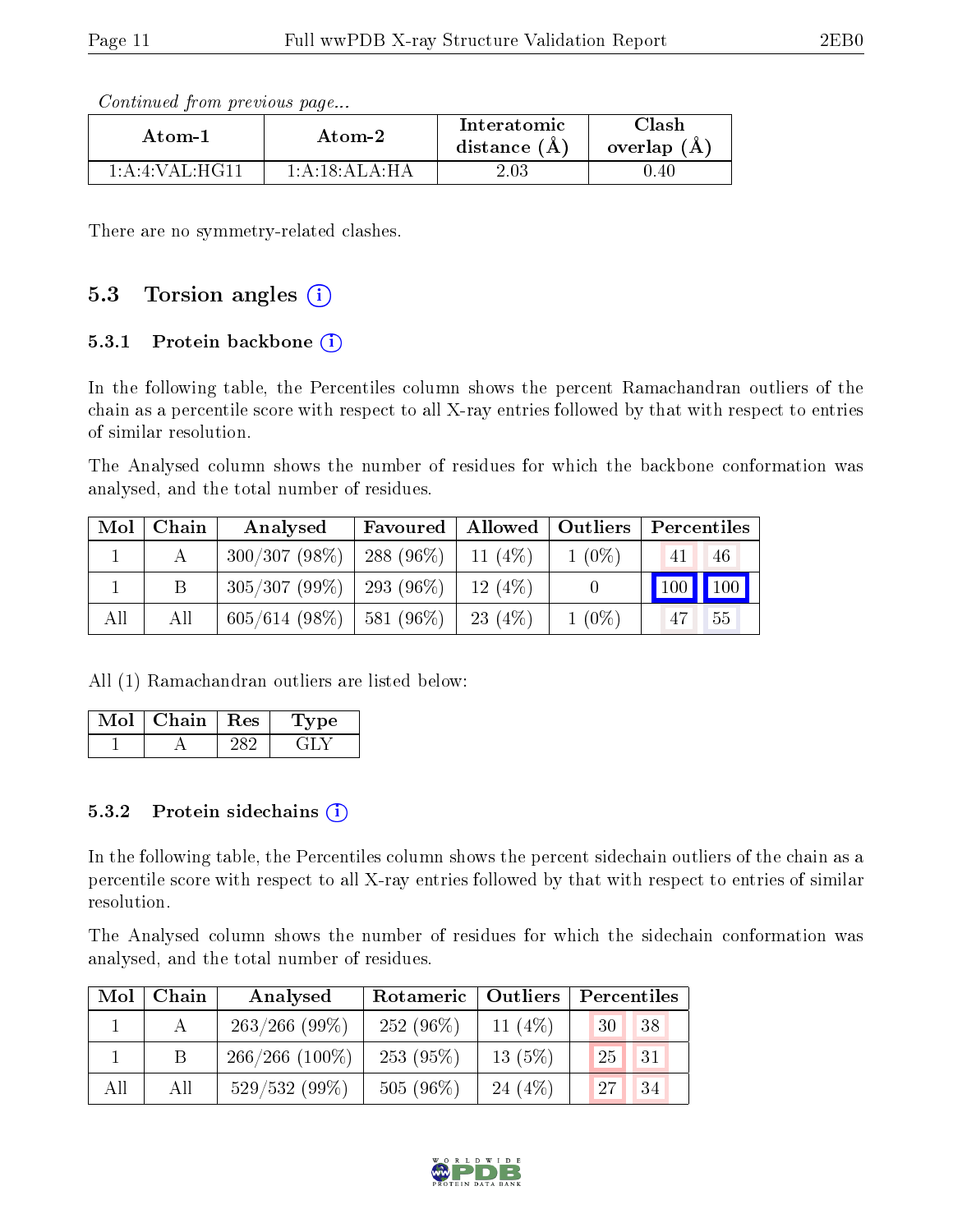| Mol            | Chain                   | Res              | $_{\rm Type}$             |
|----------------|-------------------------|------------------|---------------------------|
| $\mathbf{1}$   | $\overline{\rm A}$      | $\mathbf{1}$     | MET                       |
| $\mathbf{1}$   | $\overline{A}$          | 5                | <b>VAL</b>                |
| $\mathbf{1}$   | $\overline{\rm A}$      | $\overline{82}$  | LEU                       |
| $\mathbf{1}$   | $\overline{\rm A}$      | 97               | GLU                       |
| $\overline{1}$ | $\overline{A}$          | 122              | ILE                       |
| $\mathbf{1}$   | $\overline{A}$          | 133              | <b>LYS</b>                |
| $\overline{1}$ | $\overline{A}$          | 147              | <b>ASP</b>                |
| $\overline{1}$ | $\overline{A}$          | 150              | LEU                       |
| $\overline{1}$ | $\overline{A}$          | $\overline{1}59$ | <b>LEU</b>                |
| $\overline{1}$ | $\overline{A}$          | 163              | $\overline{\text{MET}}$   |
| $\overline{1}$ | $\overline{A}$          | 283              | $\overline{\mathrm{ASN}}$ |
| $\overline{1}$ | $\overline{\mathrm{B}}$ | $\mathbf{1}$     | MET                       |
| $\overline{1}$ | $\overline{\mathrm{B}}$ | $\overline{14}$  | $\overline{\text{SER}}$   |
| $\overline{1}$ | $\overline{\mathrm{B}}$ | 77               | $\textrm{LEU}$            |
| $\overline{1}$ | $\overline{\mathrm{B}}$ | 82               | LEU                       |
| $\mathbf{1}$   | $\overline{\mathrm{B}}$ | 122              | ILE                       |
| $\mathbf{1}$   | $\overline{\mathrm{B}}$ | 132              | <b>LEU</b>                |
| $\mathbf{1}$   | $\overline{\mathrm{B}}$ | 147              | $\overline{\text{ASP}}$   |
| $\mathbf{1}$   | $\boldsymbol{B}$        | $150\,$          | <b>LEU</b>                |
| $\mathbf{1}$   | $\overline{\mathrm{B}}$ | 159              | $\overline{\text{LEU}}$   |
| $\mathbf{1}$   | $\boldsymbol{B}$        | 163              | MET                       |
| $\overline{1}$ | $\overline{\mathrm{B}}$ | 182              | $GL\overline{U}$          |
| $\mathbf{1}$   | $\overline{\mathrm{B}}$ | 195              | PRO                       |
| $\overline{1}$ | Β                       | 283              | <b>ASN</b>                |

All (24) residues with a non-rotameric sidechain are listed below:

Some sidechains can be flipped to improve hydrogen bonding and reduce clashes. All (3) such sidechains are listed below:

| Mol | Chain | Res | Type |
|-----|-------|-----|------|
|     |       | 306 | A SN |
|     |       | 79. | GLN  |
|     |       | 283 |      |

#### 5.3.3 RNA [O](https://www.wwpdb.org/validation/2017/XrayValidationReportHelp#rna)i

There are no RNA molecules in this entry.

### 5.4 Non-standard residues in protein, DNA, RNA chains (i)

There are no non-standard protein/DNA/RNA residues in this entry.

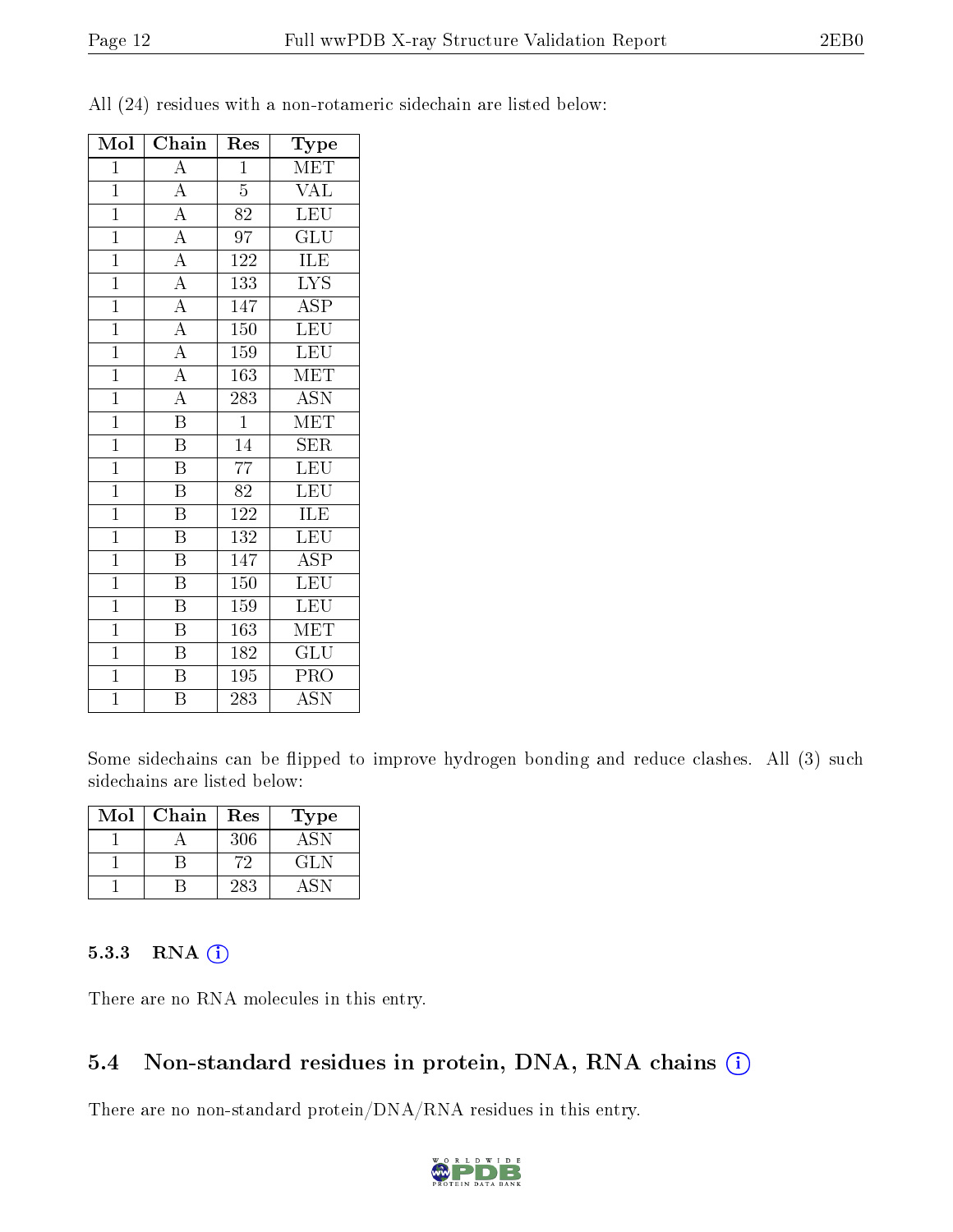#### 5.5 Carbohydrates  $(i)$

There are no carbohydrates in this entry.

### 5.6 Ligand geometry (i)

Of 4 ligands modelled in this entry, 4 are monoatomic - leaving 0 for Mogul analysis.

There are no bond length outliers.

There are no bond angle outliers.

There are no chirality outliers.

There are no torsion outliers.

There are no ring outliers.

No monomer is involved in short contacts.

### 5.7 [O](https://www.wwpdb.org/validation/2017/XrayValidationReportHelp#nonstandard_residues_and_ligands)ther polymers (i)

There are no such residues in this entry.

### 5.8 Polymer linkage issues (i)

There are no chain breaks in this entry.

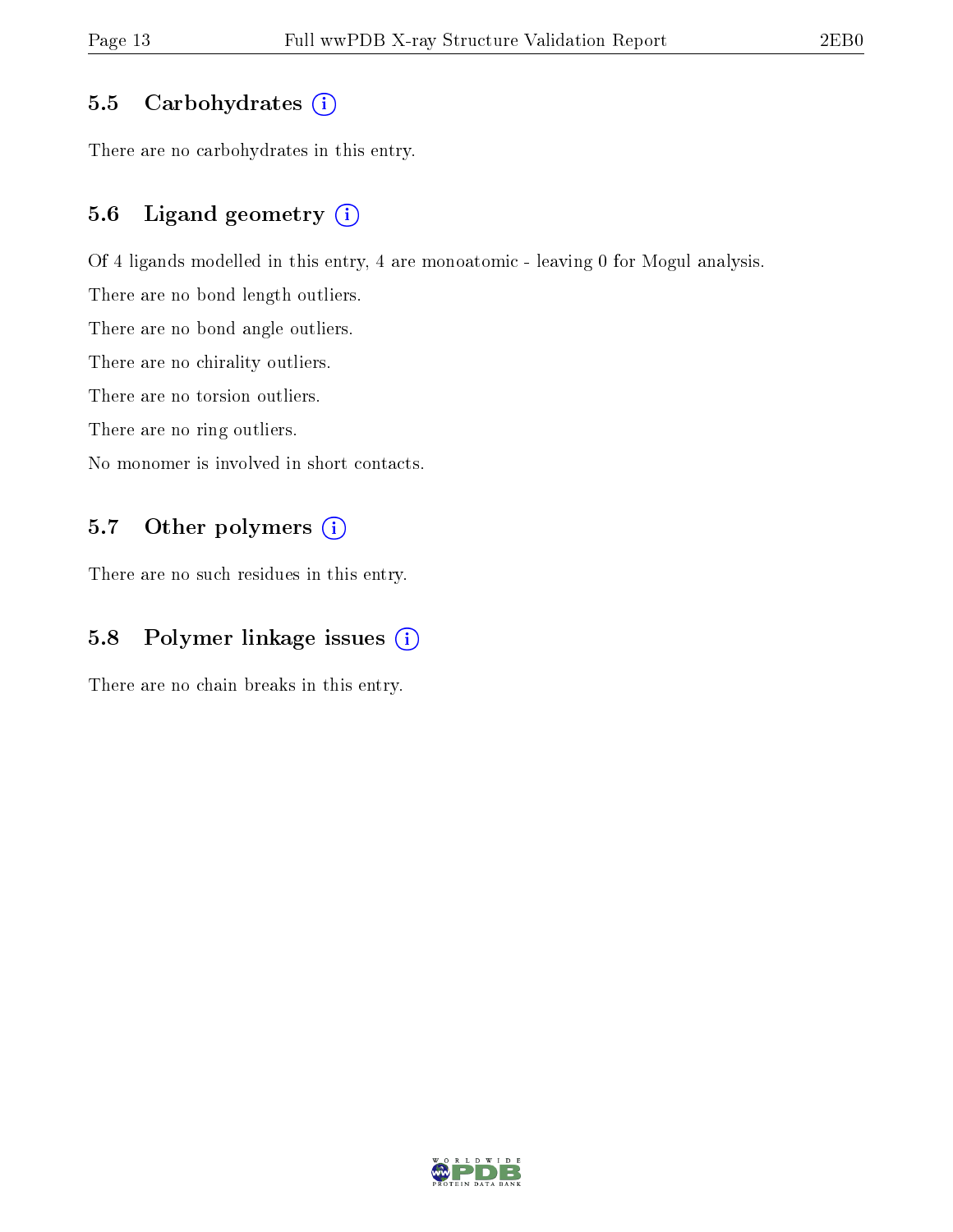# 6 Fit of model and data  $(i)$

## 6.1 Protein, DNA and RNA chains  $(i)$

In the following table, the column labelled  $#RSRZ> 2'$  contains the number (and percentage) of RSRZ outliers, followed by percent RSRZ outliers for the chain as percentile scores relative to all X-ray entries and entries of similar resolution. The OWAB column contains the minimum, median,  $95<sup>th</sup>$  percentile and maximum values of the occupancy-weighted average B-factor per residue. The column labelled ' $Q< 0.9$ ' lists the number of (and percentage) of residues with an average occupancy less than 0.9.

| $\bf{Mol}$ | Chain | Analysed         | ${ <\hspace{-1.5pt}{\mathrm{RSRZ}} \hspace{-1.5pt}>}$ | $\#\text{RSRZ}{>}2$ |               | $OWAB(A^2)$                  | $\rm{Q}\textcolor{black}{<}0.9$ |
|------------|-------|------------------|-------------------------------------------------------|---------------------|---------------|------------------------------|---------------------------------|
|            |       | $304/307(99\%)$  | $-0.02$                                               | $7(2\%)$ 60         | 58            | 10, 34, 65, 102   16 $(5\%)$ |                                 |
|            |       | $307/307(100\%)$ | $-0.36$                                               | $5(1\%)$ 72         | $"70 \square$ | 3, 26, 50, 94                | 17 $(5\%)$                      |
| All        | All   | $611/614$ (99%)  | $-0.19$                                               | $12(1\%)$ 65        | 63            | 3, 30, 60, 102               | $\mid$ 33 (5%) $\mid$           |

All (12) RSRZ outliers are listed below:

| Mol | Chain | $\operatorname{Res}% \left( \mathcal{N}\right) \equiv\operatorname*{Res}\left( \mathcal{N}\right)$ | Type       | <b>RSRZ</b> |
|-----|-------|----------------------------------------------------------------------------------------------------|------------|-------------|
| 1   | A     | 307                                                                                                | <b>GLY</b> | 4.2         |
| 1   | A     | 78                                                                                                 | GLU        | 3.0         |
| 1   | А     | 283                                                                                                | ASN        | 2.7         |
| 1   | A     | 218                                                                                                | VAL        | 2.7         |
| 1   | А     | 251                                                                                                | $\rm PHE$  | 2.6         |
| 1   | В     | 307                                                                                                | GLY        | 2.4         |
| 1   | А     | 285                                                                                                | VAL        | 2.3         |
| 1   | В     | 218                                                                                                | VAL        | 2.2         |
| 1   | В     | 281                                                                                                | GLU        | 2.2         |
| 1   | А     | 275                                                                                                | ALA        | 2.1         |
| 1   | В     | 34                                                                                                 | ASP        | 2.1         |
| 1   |       | 165                                                                                                | LYS        | 2.0         |

### 6.2 Non-standard residues in protein, DNA, RNA chains  $(i)$

There are no non-standard protein/DNA/RNA residues in this entry.

### 6.3 Carbohydrates  $(i)$

There are no carbohydrates in this entry.